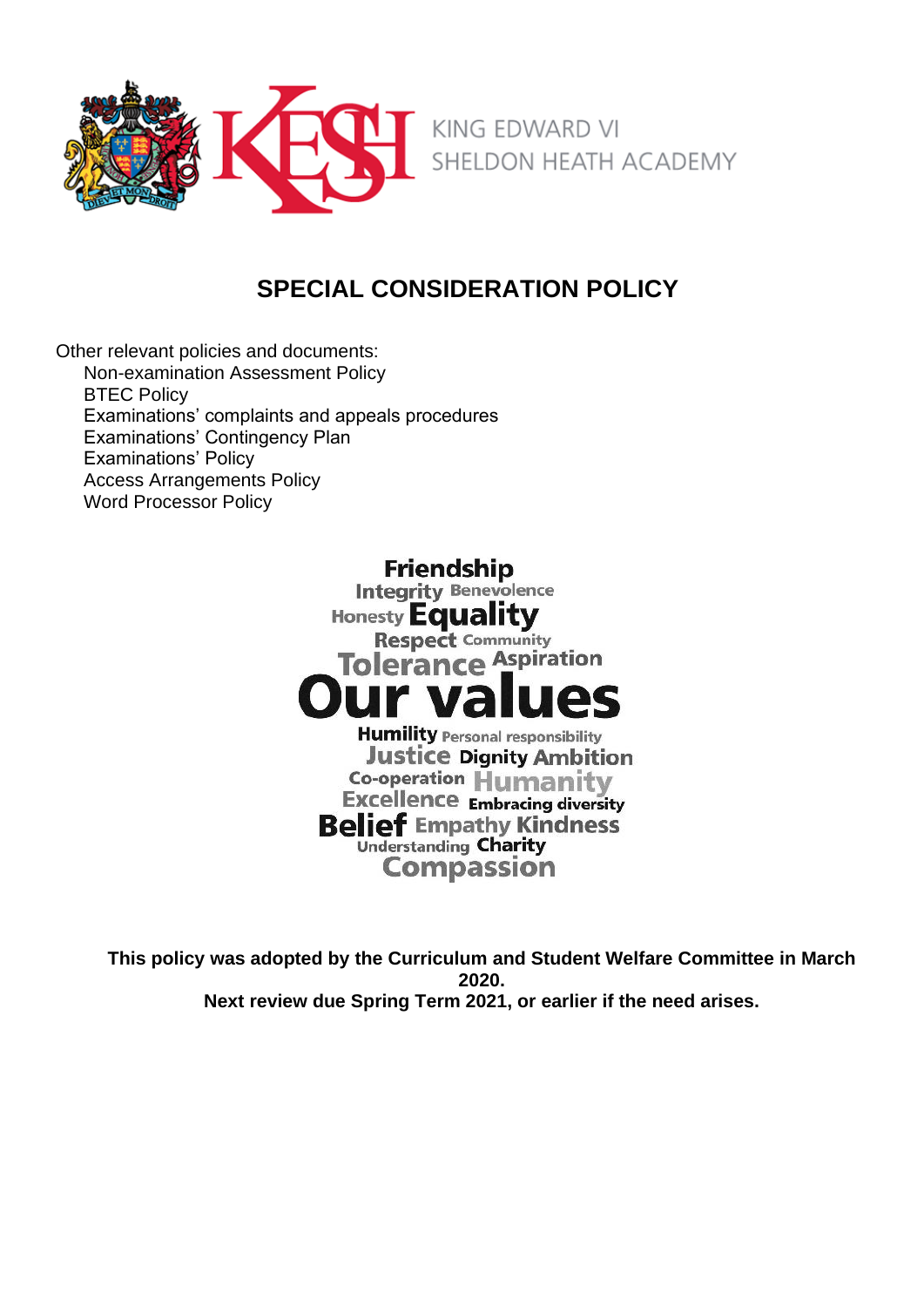# **1. Introduction**

Special consideration is a post-examination adjustment to a candidate's mark or grade to reflect temporary illness, temporary injury or some other event outside of the candidate's control at the time of the assessment, which has had, or is reasonably likely to have had, a material effect on a candidate's ability to take an assessment or demonstrate his or her normal level of attainment in an assessment.

Special consideration can only seek to go some way to assist a candidate affected by a potentially wide range of difficulties, emotional or physical, which may influence performance in examinations. It cannot remove the difficulty faced by the candidate. Only minor adjustments can be made to the mark awarded because to do more than this would jeopardize the standard of the examination.

# **2. Aim**

The aim of this policy is to identify roles and responsibilities in the special consideration process and confirms the Academy agrees to "submit any applications for special consideration where candidates meet the published criteria."

# **3. Roles and responsibilities**

Head of centre:

- Is familiar with the contents, refers to and directs relevant centre staff to the annually updated JCQ publication [on](http://www.jcq.org.uk/exams-office/access-arrangements-and-special-consideration/regulations-and-guidance) special consideration.
- Ensures that, where relevant and in eligible situations, applications for special consideration will be submitted to awarding bodies by the Examinations Manager.

### Examinations Manager:

- Understands the criteria as detailed in special consideration to determine where candidates will/will not be eligible for special consideration.
- Ensures that, where relevant and in eligible situations, applications for special consideration will be submitted to awarding bodies.

# Teaching staff and/or SENCo:

• Provide any appropriate evidence or information that may be required to determine a candidate's eligibility for special consideration.

# Candidates (or parents/carers):

• Provide any medical or other evidence that may be required to determine eligibility for special consideration

# **4. Applying for special consideration**

Where eligible, special consideration will be applied for in a specific exam series where candidates "…have been fully prepared and have covered the whole course but performance in the examination, or in the production of controlled assessment, coursework or non-examination assessment, is materially affected by adverse circumstances beyond their control."

Where a candidate may arrive for an exam and is clearly unwell, extremely distressed and/or may have sustained an injury that requires emergency access arrangements to be put in place:

- the candidate will be kept comfortable and under supervision from the required time while appropriate arrangements are put in place for him/her to take the exam in the best possible conditions;
- a judgement will be made on how the candidate's situation or disposition affected performance in the exam;
- where appropriate and where eligible, special consideration will be applied for;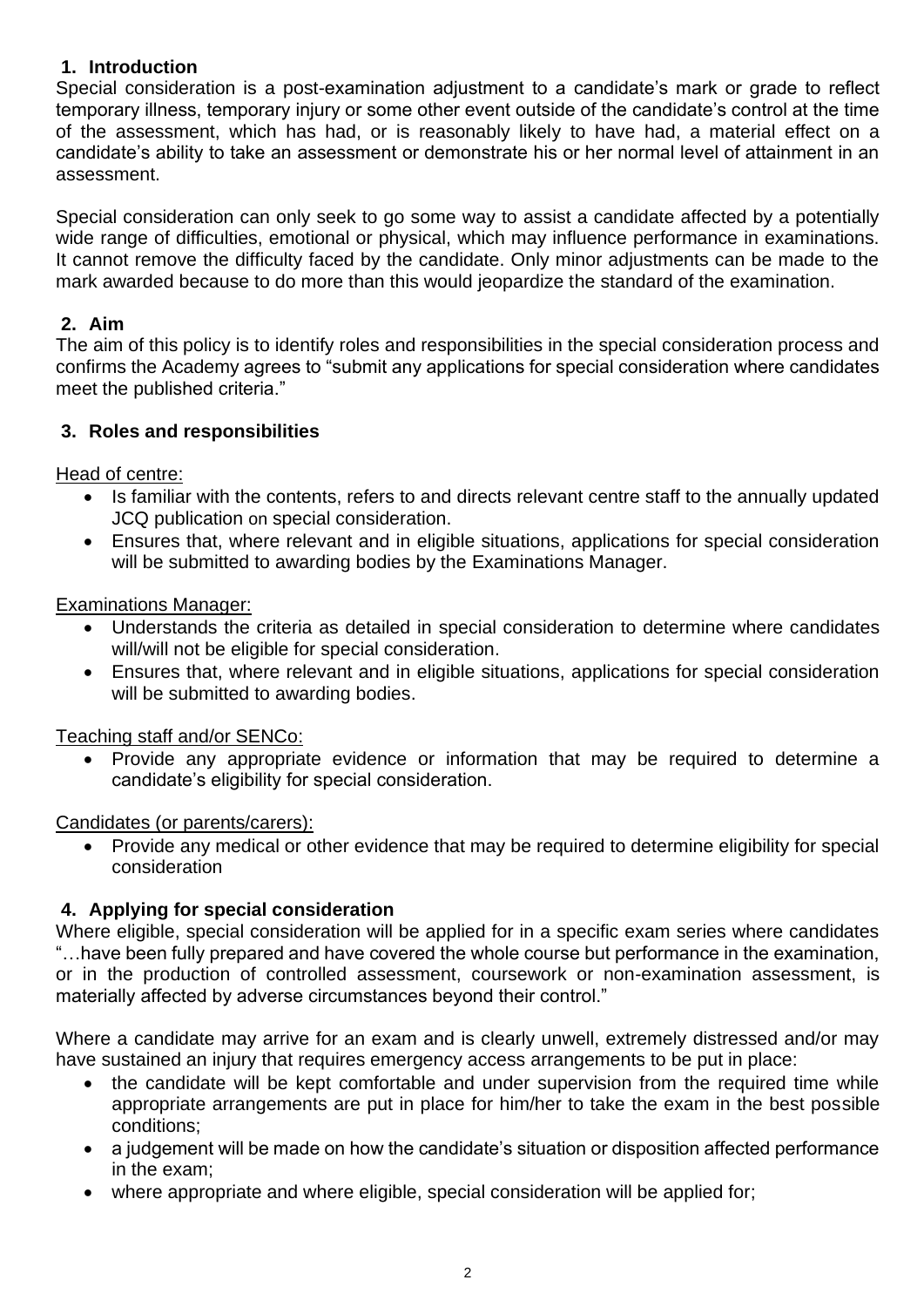Examples where special consideration may/may not be applied for:

- Where candidates may be affected by a major disturbance in the exam room (emergency evacuation etc.), special consideration will be applied for on behalf of all candidates.
- Where a candidate takes multiple exams (three or more exams) timetabled for the same day and the total duration for those papers is more than 6 hours for GCE exams (AS, A2, A-level) or more than 5 hours 30 minutes for GCSE exams including any approved extra time but not any time taken for supervised rest breaks, special consideration for an allowance on last paper taken will be applied for.
- Where a candidate may be affected by a minor disturbance in the exam room caused by another candidate (momentary bad behaviour, mobile phone ringing etc.), special consideration cannot be applied for.
- If a candidate is absent for acceptable reasons, and the centre can verify this, special consideration will be applied for if the exam missed is in the terminal series and the minimum requirements for enhanced grading in cases of acceptable absence can be met. If there is an opportunity to re-enter the candidate in the next available exam series, the centre will make the entry and special consideration will not be applied for

Where other issues or problems affect a candidate or a group of candidates, special consideration will be explored and applied for where eligible. This might include, for example:

- requesting an honorary certificate
- a short extension to controlled assessment/coursework/non-examination assessment deadlines
- submitting a reduced quantity of controlled assessment/coursework/non-examination assessment (shortfall in work)
- lost or damaged work
- candidates taking an incorrect or defective question paper
- candidates undertaking the wrong controlled assessment assignment

Where a candidate may be eligible for special consideration (a post assessment adjustment) in a vocational qualification, the centre will awarding body guidance to determine if, when and how an adjustment can be applied for.

# **5. Processing applications for special consideration**

Roles and responsibilities:

- Head of centre
	- o Ensures where a candidate may be a relative of the exams officer, the application will be authorised by an alternative member of centre staff
- Exams Manager
	- o Ensures applications will be processed as required by the awarding bodies
	- o Keeps evidence to support applications on file until after the publication of results
	- o Meets the required deadline(s) for submitting applications
- Teaching staff and/or SENCo
	- o Provide any appropriate evidence or information that may be required to support a candidate's application for special consideration
- Candidates (or parents/carers)
	- o Will be asked to provide any required medical or other evidence that may be required to support an application for special consideration

# Submitting applications for special consideration

Where a candidate or group of candidates is/are eligible for special consideration, applications will be submitted to the relevant awarding body following the published processes in [special](http://www.jcq.org.uk/exams-office/access-arrangements-and-special-consideration) consideration. Evidence to support applications will be kept on file until after the publication of results.